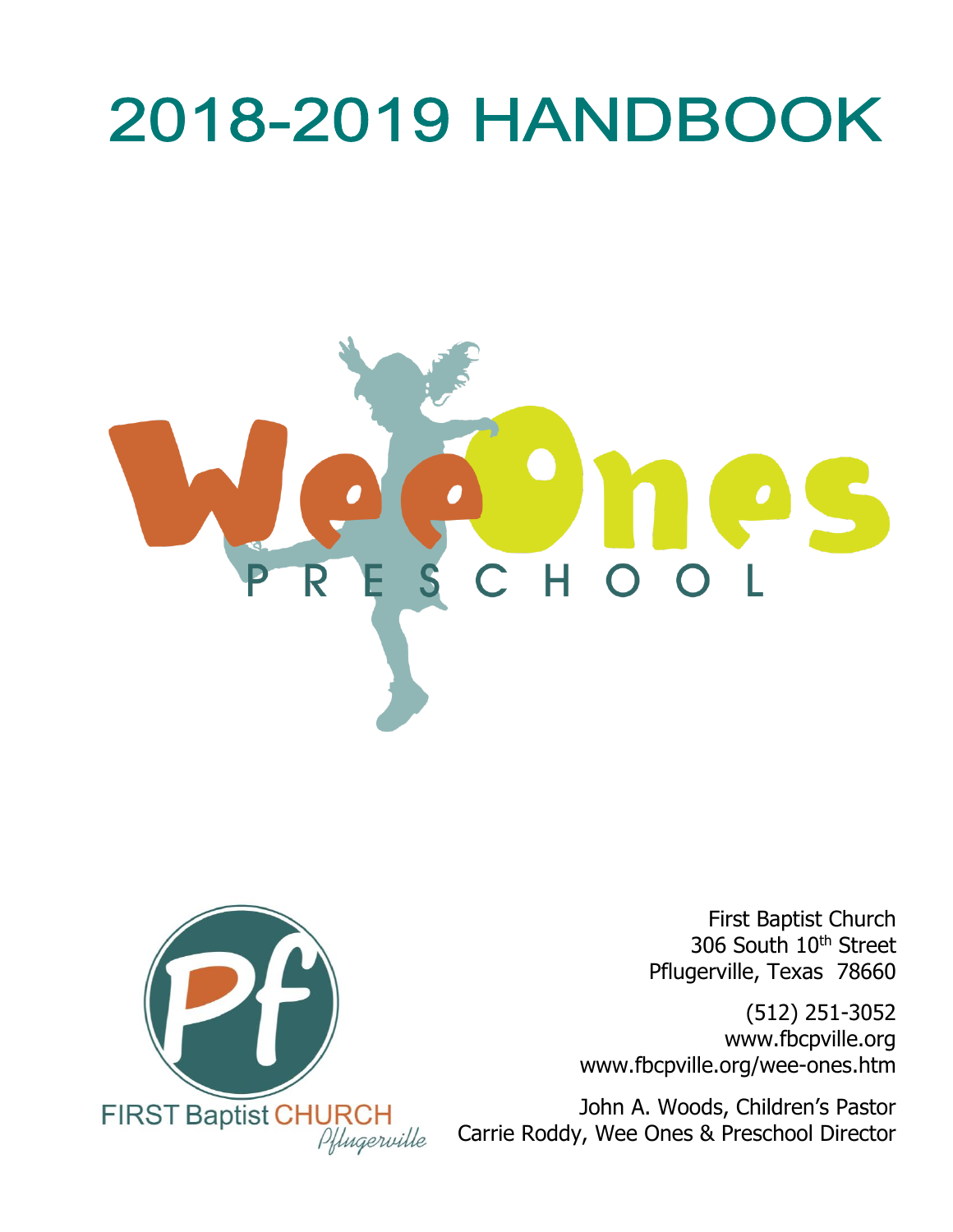WEE ONES is a Ministry of First Baptist Church Pflugerville

#### **YOU ARE INVITED and WELCOME ! SUNDAY SERVICES and ACTIVITIES**

9:15 a.m. Adult Grow Groups (Bible Studies) Sunday School Grow Groups (Preschool – High School) 9:15 a.m.

> 10:45 a.m. Traditional Praise @ Multi-Purpose Building Contemporary Praise @ Worship Center

-Fellowship Time & Transition to Worship Center-

11:20 a.m. Combined Service – Sermon

 $4:45 - 6:30 \text{ p.m.}$ Awana Clubs Kids Age 2 to  $6<sup>th</sup>$  Grade Meets on Sunday Afternoons (School Year) The 2018-2019 year begins August 26 (Registration Kick-Off - August 19)

In addition to these Sunday activities are a wide variety of events scheduled throughout the week and year; including Bible studies, children's and youth activities, camps, mission and service opportunities, fellowships, music programs, ladies and men's ministries, and much more.

#### **Visit the First Baptist Church Pflugerville Website at [www.fbcpville.org](http://www.fbcpville.org/)**

#### **OUR CHURCH STAFF**

Dr. Steve Washburn, Senior Pastor Mike Northen, Pastor (Education, Administration) Daniel Roucloux, Pastor (Traditional Worship, Pastoral Care, Senior Adults) Tom Cottar, Pastor (Contemporary Worship, Family Ministry) John Woods, Pastor (Children, Birth – 6<sup>th</sup> Grade) Matt Downing, Pastor (Students,  $7th - 12<sup>th</sup>$  Grades) Daniel McGinty, Pastor (Single Adults, Marketing/Publications)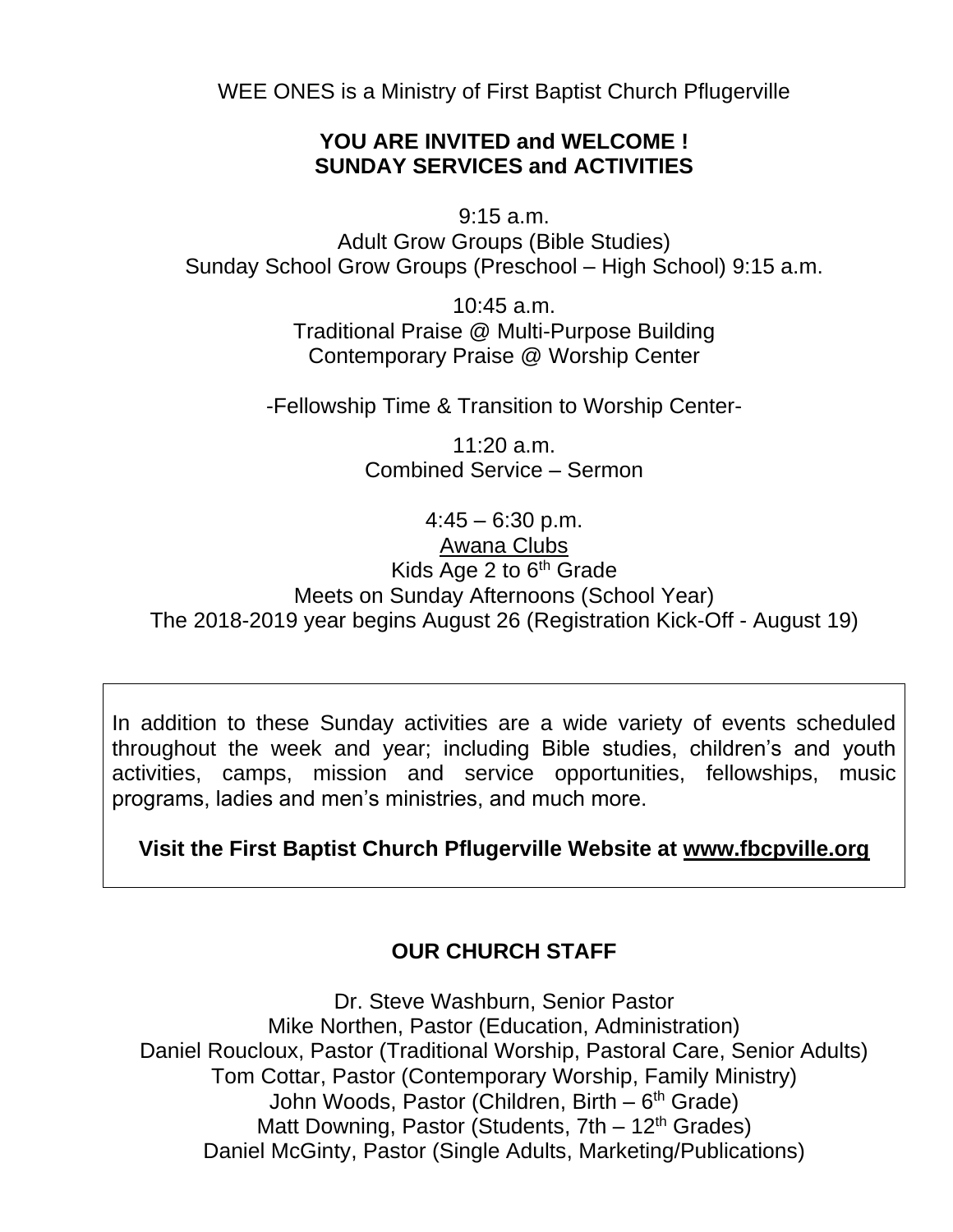# **WEE ONES PRE-SCHOOL**

**First Baptist Church** 306 S. 10<sup>th</sup> Street

Pflugerville, TX 78660

(512) 600-8613 Wee Ones Office (512) 251-3052 FBC Administrative Office www.fbcpville.org www.fbcpville.org/wee-ones.htm

## **Carrie Roddy, Wee Ones & Preschool Director**

The Wee Ones Program operates as part of the total ministry of First Baptist Church Pflugerville. We seek to minister to parent and child, church members, and the community. We provide a Christian staff to teach age-appropriate curriculum and foundational concepts of God, Jesus, Bible, church, self, family, others and the natural world. Through a variety of activities and experiences our program goals are to enable children to:

- Grow in trust, independence and initiative
- Feel good about themselves
- Experience God's love for them through loving relationships with other children and adults
- Enjoy happy times at church
- Explore the world around them with an attitude of thankfulness to God
- Engage in developmentally appropriate activities for gross motor and fine motor skills
- Express creativity through music, art and other play activities
- Learn to make choices for individual and small group activities
- Be prepared for kindergarten

# Children are a Blessing from the Lord. Psalm 127:3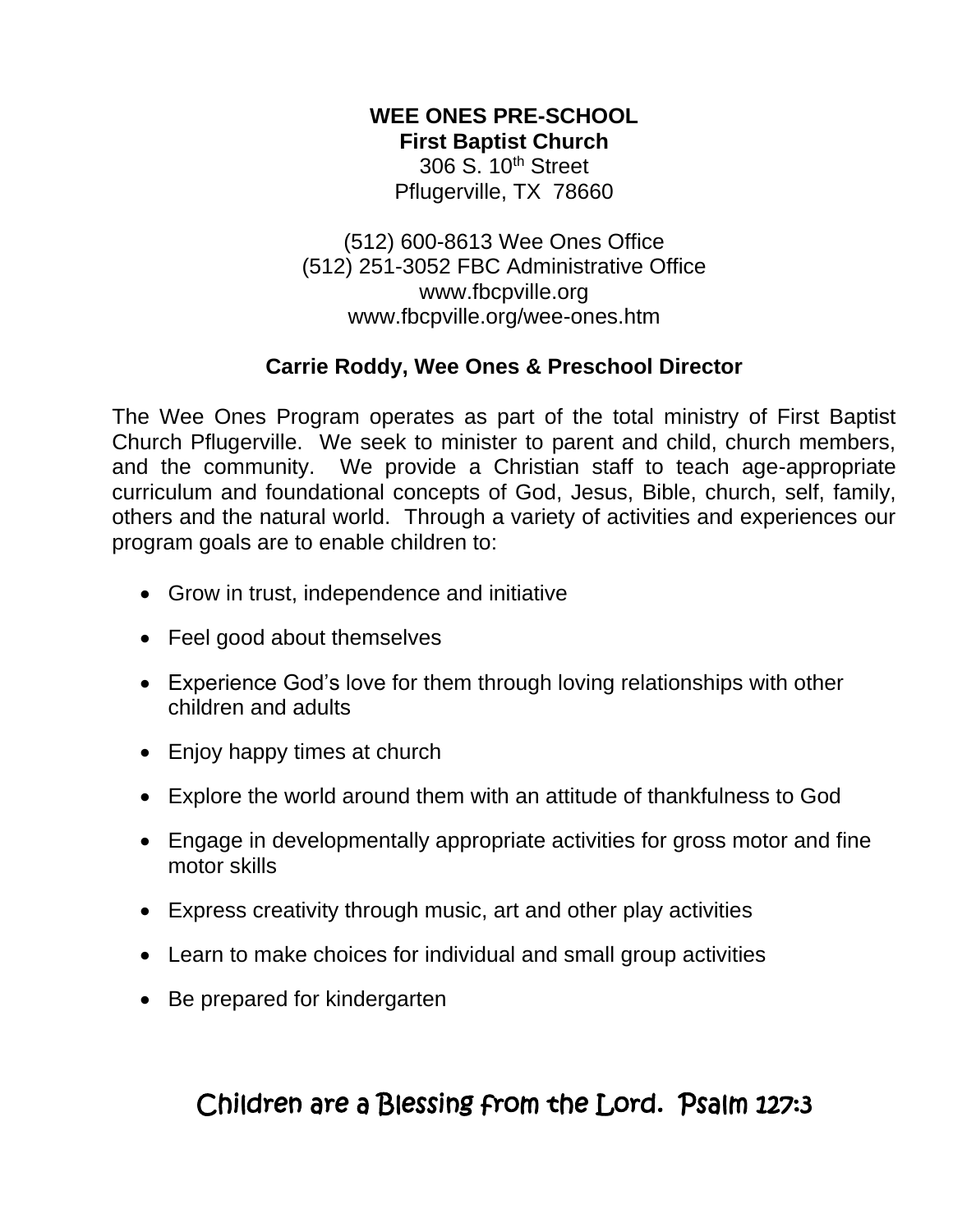#### CURRICULUM

Our curriculum provides a specific topic for each session. The sequence of topics is developmental in emphasis as teachers build a foundation and plan seasonal activities. Teachers often share songs, teaching pictures, Bible thoughts, and conversation as they provide activities in the areas of art, blocks, books, puzzles, nature, home living and music. Following are examples of session topics for the coming year:

Babies / Toddlers

- I Am Special
- My Family Loves Me
- Enjoying My Senses
- Learning About Animals
- God is Good

 $2's$ 

- My Home
- Church Friends
- Community Workers

3's

- Special Days in Winter
- Colors and Shapes
- Farm Animals

 $4's$ 

- Enjoying My Favorite Things
- Staying Healthy
- Taking Care of My World
- Using Signs and Symbols

Our 4-year old class is a Pre-K course that will help prepare your child for kindergarten. We introduce them to the alphabet, begin the foundation for learning whole language and do math and science.

#### A CHILD REMEMBERS

20% of what he hears 30% of what she sees 50% of what he sees & hears 90% of what she does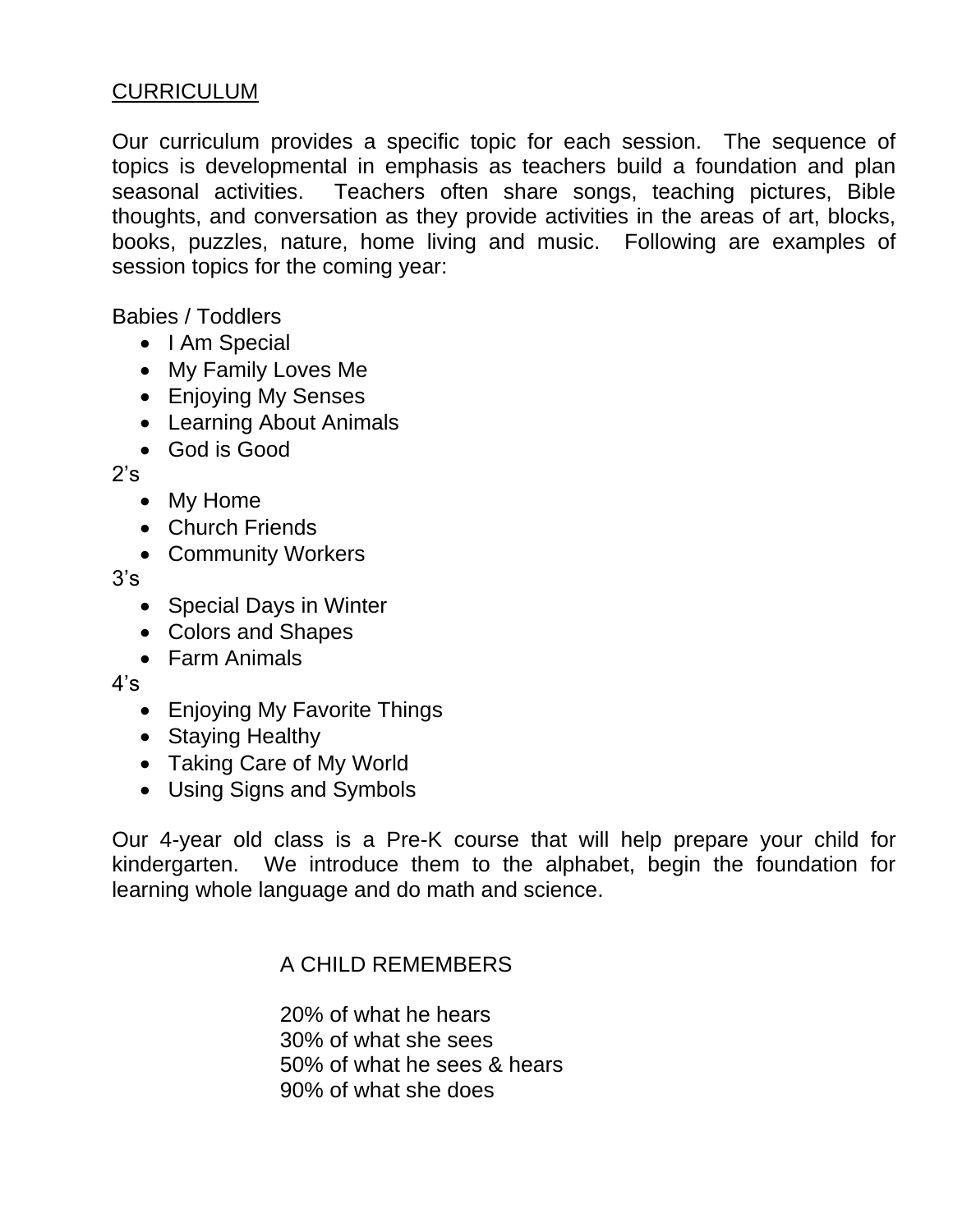#### ENROLLMENT

Children may be enrolled in the program if they are toddlers through prekindergarten. Children are enrolled two days per week, both Tuesday and Thursday.

Registration is \$85 (non-refundable). This annual fee covers registration during the September – May semester. Registration in January or later requires a \$50 registration fee.

If all classes are full at the time of registration, children may be placed on a waiting list to be added to the class when an opening becomes available.

An application for admission and a child's Health Statement must be submitted with the registration fee.

Current cost is \$215.00 per month (September thru May) for all classes. There will be no reduction in fees for scheduled days off, holidays, sickness, vacation, or other absences. Tuition is due at the first session each month. All fees may be paid by check or correct change. CHECKS SHOULD BE MADE PAYABLE TO WEE ONES. If you pay by check, your cancelled check should be used as your receipt. If you pay by cash, a receipt will be issued by the WEE ONES Program. If you desire a monthly receipt, special arrangements should be made with the Director of the program. The program will issue a yearly receipt for tax purposes. Increase in tuition will be announced one month in advance, based on the needs of the program. Any days cancelled by WEE ONES due to bad weather or other uncontrollable circumstances will be credited to the next month. You will be notified as to the amount of credit.

A late charge of \$5 per child will be charged on all payments received after the fifth of the month. Payments not received by the fifteenth of each month may result in withdrawal of the student(s).

#### **PLEASE NOTE:**

Parents will be expected to pick up their children promptly at 2:00 p.m. Parents will be asked to pay a late arrival fee at the time of each incident. Late fees will be charged as follows:

 $2:06 - 2:10$  p.m. = \$10.00 late fee  $2:11 - 2:15$  p.m. = \$15.00 late fee

The WEE ONES program does not discriminate in the enrollment on the basis of race, color, religion or national origin.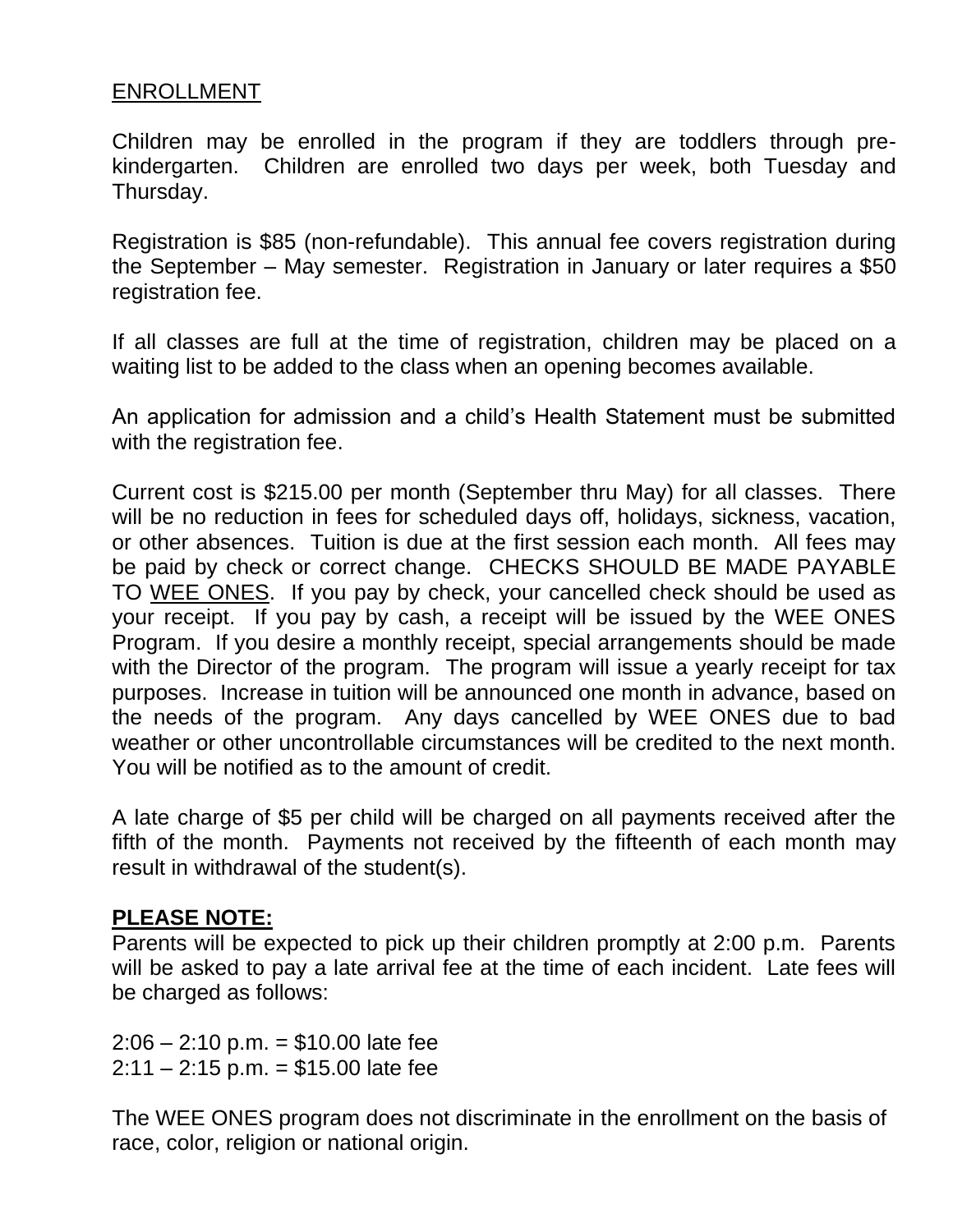# OUTDOOR PLAY AND REST TIME

A daily time of recreational outdoor play will be observed. Exceptions would be inclement weather. Quiet rest time is provided after lunch. All are expected to be quiet so that those who want to rest can do so. Soft background music is played.

Parents are asked to furnish a labeled blanket and pillow or rest mat for each child to use during rest time. (Except 4's Classes)

Parents are invited and encouraged to visit the WEE ONES Program at any time. Please remember, however, to arrange special conferences with teachers before or after school or during quiet time. Teaching begins when the first child arrives. Please do not discuss your child in front of him/her.

#### CLOTHING

Dress should be appropriately comfortable for vigorous and sometimes messy activities, both indoor and outdoor. Footwear should provide protection and stay on (no flip-flops). Please dress children in clothes with simple fasteners. Coats and hats should be provided for cooler weather. Be sure to label all outer clothing with child's name. Make sure extra clothing is provided in a labeled bag or back-pack. We would appreciate it if all blankets, clothing, hats, gloves, etc., were packed in a labeled tote bag or back pack for ease of storage. Diapers and wipes should be provided by parents.

# TOYS

The WEE ONES Program provides plenty of age-appropriate, learning toys. Please do not send personal toys with your child. This often leads to problems such as the toy being lost or broken; it may be dangerous or age inappropriate; and most of all, it causes conflicts. If the child requires a security toy for rest time, please label it. Occasionally a show-and- tell toy or object may be requested from home (please label).

#### ANIMALS

For the safety of the children and staff we ask that no animals be brought into the buildings without special permission from the Director. Pets brought into the building can be disruptive and some children have animal allergies. Occasionally animals may be brought in as part of a scheduled activity.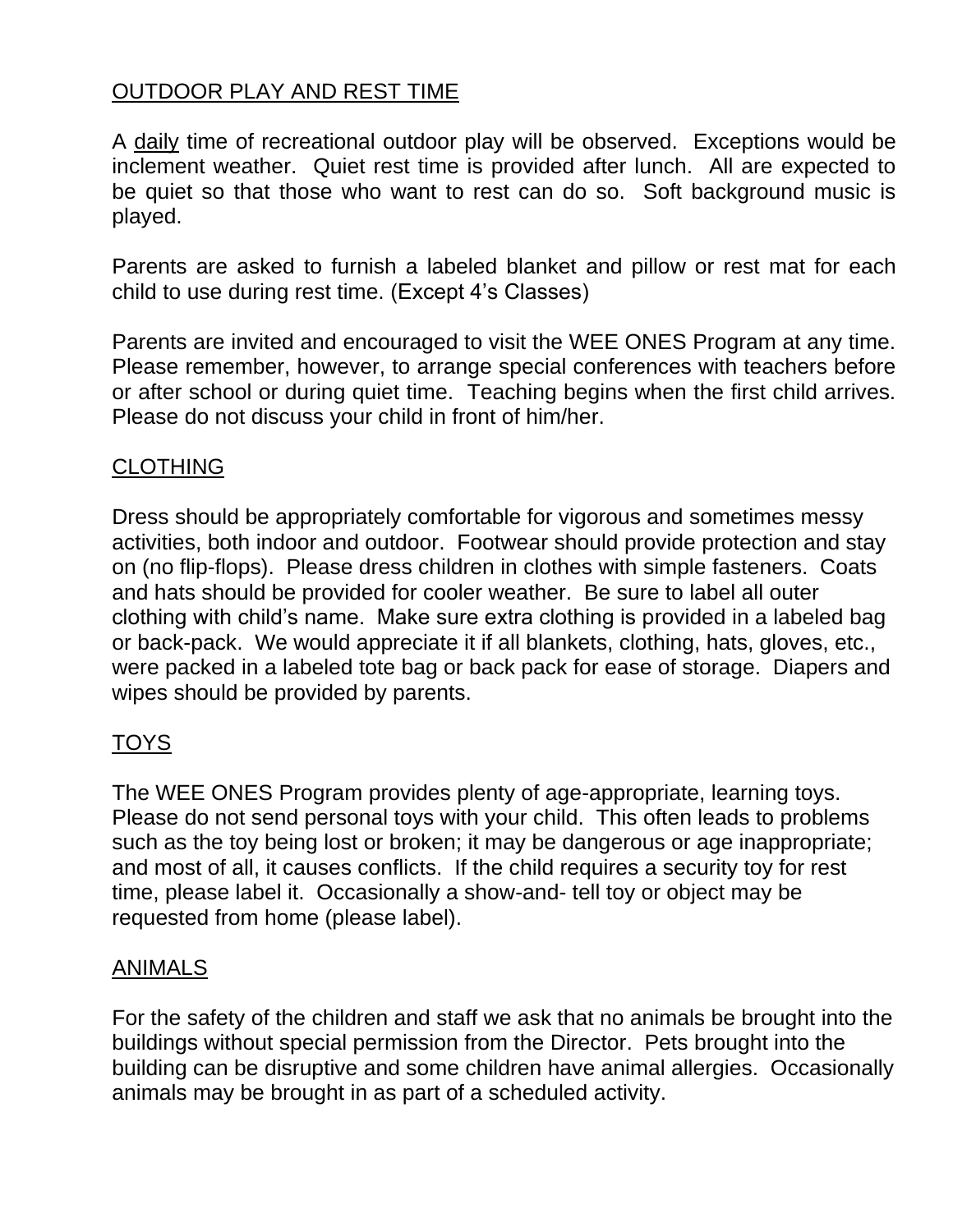#### SNACKS AND LUNCH

A mid-morning snack will be provided for your child. An example of the snack would be crackers, cereal, cheese or fruit. Lunch should be provided by the parents, consisting of drink, sandwiches, vegetables, fruit, crackers, etc. in a lunch box-type container. Please limit sugary treats in your child's lunch. Also, please make sure your child eats a nutritious breakfast at home before starting the day.

#### PARTIES

Please make arrangements with the teachers in advance. Teachers are not responsible for distribution of individual party invitations. Each teacher will notify you of the parties to be observed in each class. Parents may send cookies as a birthday treat, to be served as part of the regular snack time. Please do not send messy cupcakes or muffins for birthdays.

#### CHILD'S HEALTH

Children who show signs of an acute cold, constant cough, earache, red or running eyes, headache, sneezing, runny nose, skin eruptions, sore throat, fever or diarrhea, cannot be accepted in preschool rooms. Policies concerning health are to protect the other children and teachers as well as the sick child. A parent will be contacted if such symptoms as fever, diarrhea, or vomiting develop while in our care. A current emergency telephone number must be on file at all times as well as an alternate telephone number. If these symptoms develop the child will be isolated until parents arrive.

Children should be symptom free (without the use of medication) for at least 24 hours before returning to the program. Parents are asked to notify the director when a child has been exposed to a contagious disease. Parents are also asked to notify the director when a child has head lice.

#### MEDICATIONS

We will not administer medication of any kind to children. Because of our short hours of operation, any child needing medication during this time may receive it at lunch administered by the parent.

#### TRANSFERS

Normally children will not promote or transfer during the school year. If it becomes necessary to transfer your child to a different class, parents will be notified prior to the transfer.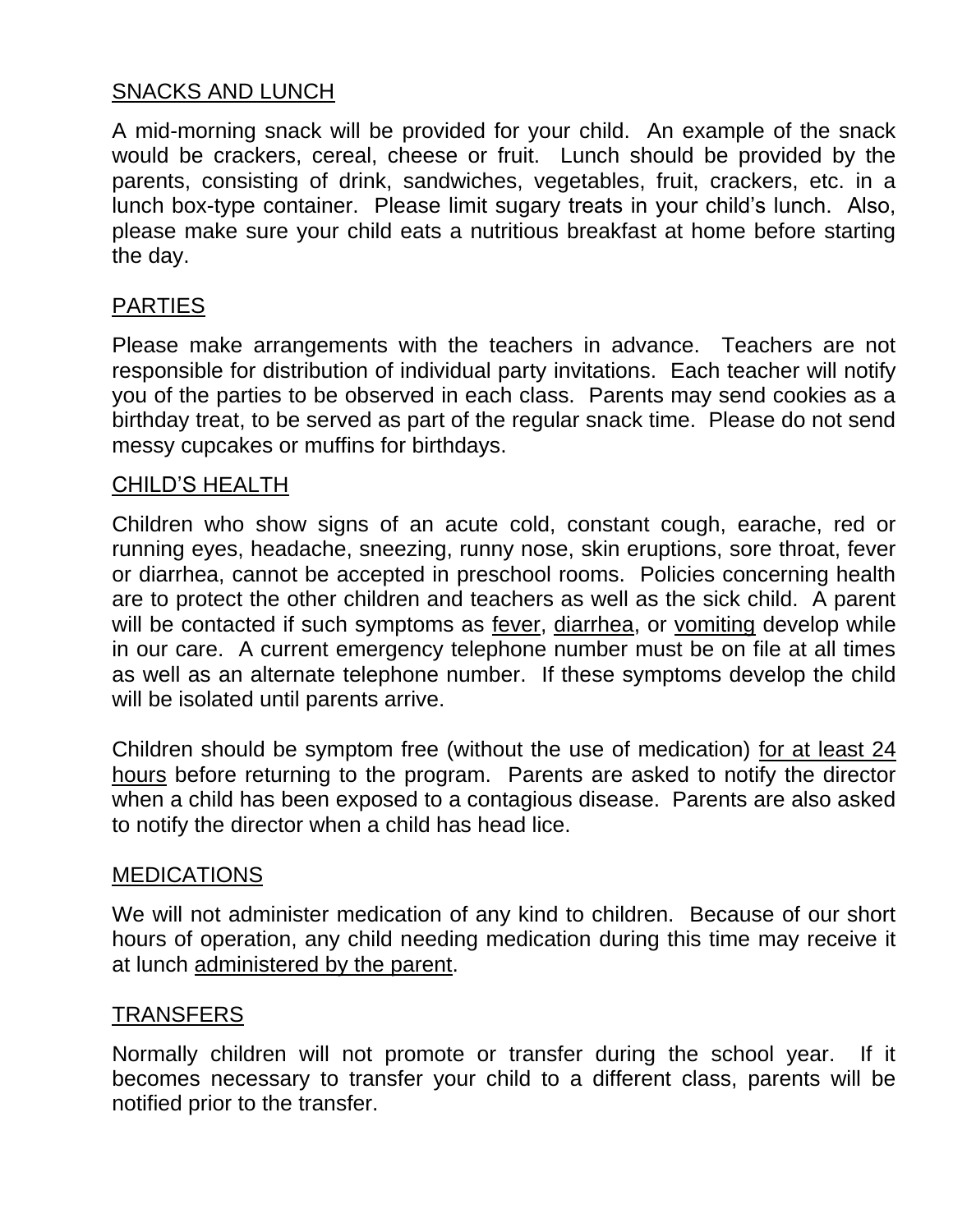#### WITHDRAWAL

A two-week notice must be made to the Director before withdrawing a child. If a two-week notice is given, any tuition paid beyond those two-weeks will be fully refunded. No tuition will be refunded if a two-week notice is not given.

#### DISMISSAL OF A CHILD

The WEE ONES Program reserves the right to dismiss any child who, after entering, seems unable to participate in group activities or if fees have not been paid.

#### CLASS SIZE

Number of children per class is determined by the ages of the children and room size. Staff/child ratios for our WEE ONES Program are as follows:

|                 | <b>Teacher</b> | Children  |
|-----------------|----------------|-----------|
| <b>Toddlers</b> | 2              | 8         |
| Young 2's       | 2              | 10        |
| Middle 2's      | $\overline{2}$ | 10        |
| Older 2's       | $\overline{2}$ | 11        |
| Young 3's       | 2              | 11        |
| Middle 3's      | $\overline{2}$ | 11        |
| Older 3's       | 2              | 11        |
| Fours A         | $\overline{2}$ | $12 - 14$ |
| <b>Fours B</b>  | 2              | $12 - 14$ |

#### ARRIVAL AND DEPARTURE

Children may arrive at 9:00 am on Tuesday and Thursday. Parents please bring your children inside the building to the classrooms for each session. Children will be released only to parents, guardians or persons authorized by the parents. Authorization must take place with the Director. An authorized person will need to present identification to the teachers before the child will be released. Identification will be checked against our WEE ONES Emergency Release Form.

#### **Pflugerville Independent School District holidays, early outs, and bad weather days will be observed**.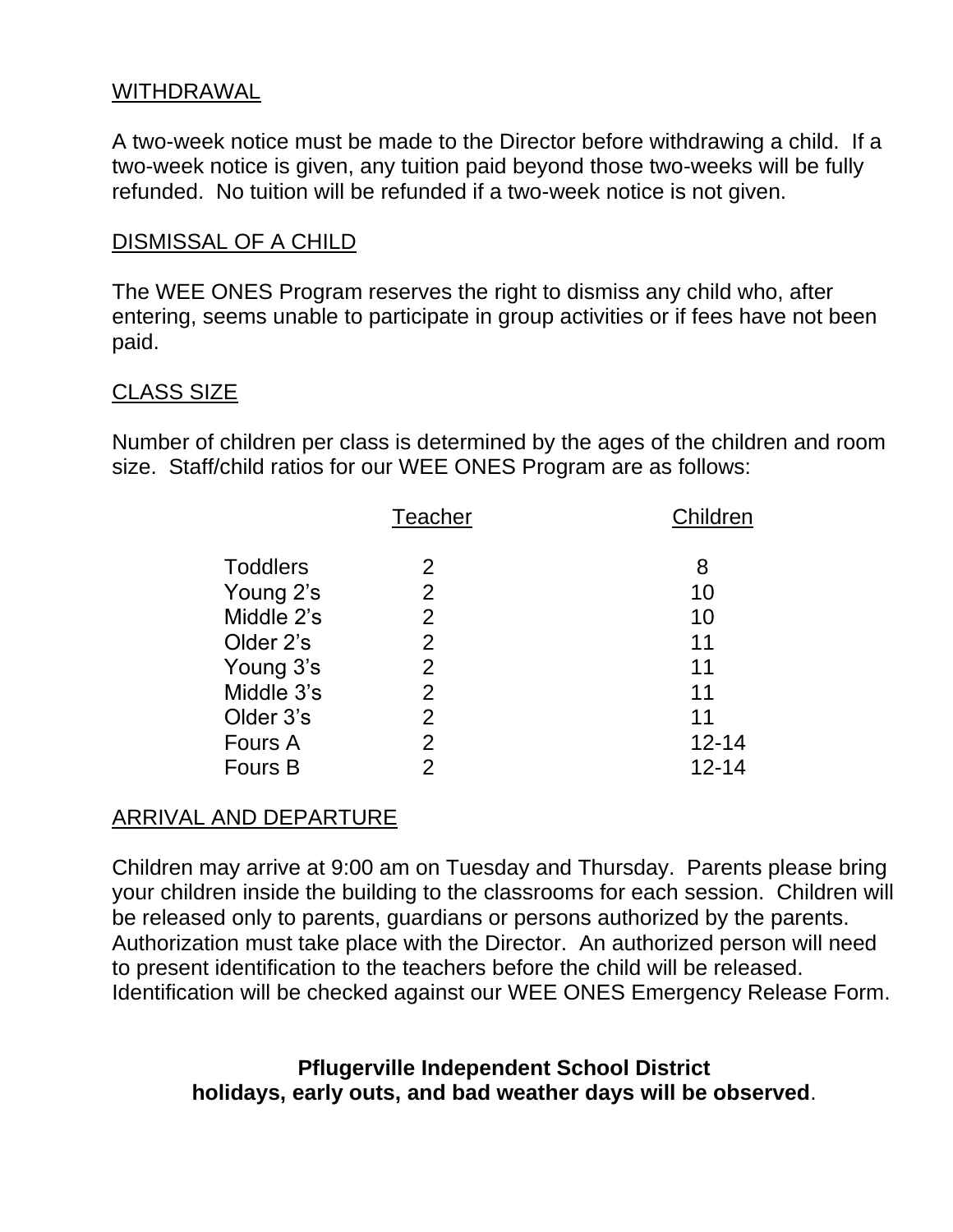## PLEASE LET US KNOW:

- If your child is ill and unable to attend
- If you have a change of address or phone number
- If you are going to be late
- If anything changes at home (separation, divorce, birth, sickness of parents, death, etc.) This allows us to help you and your child.
- Status of toilet training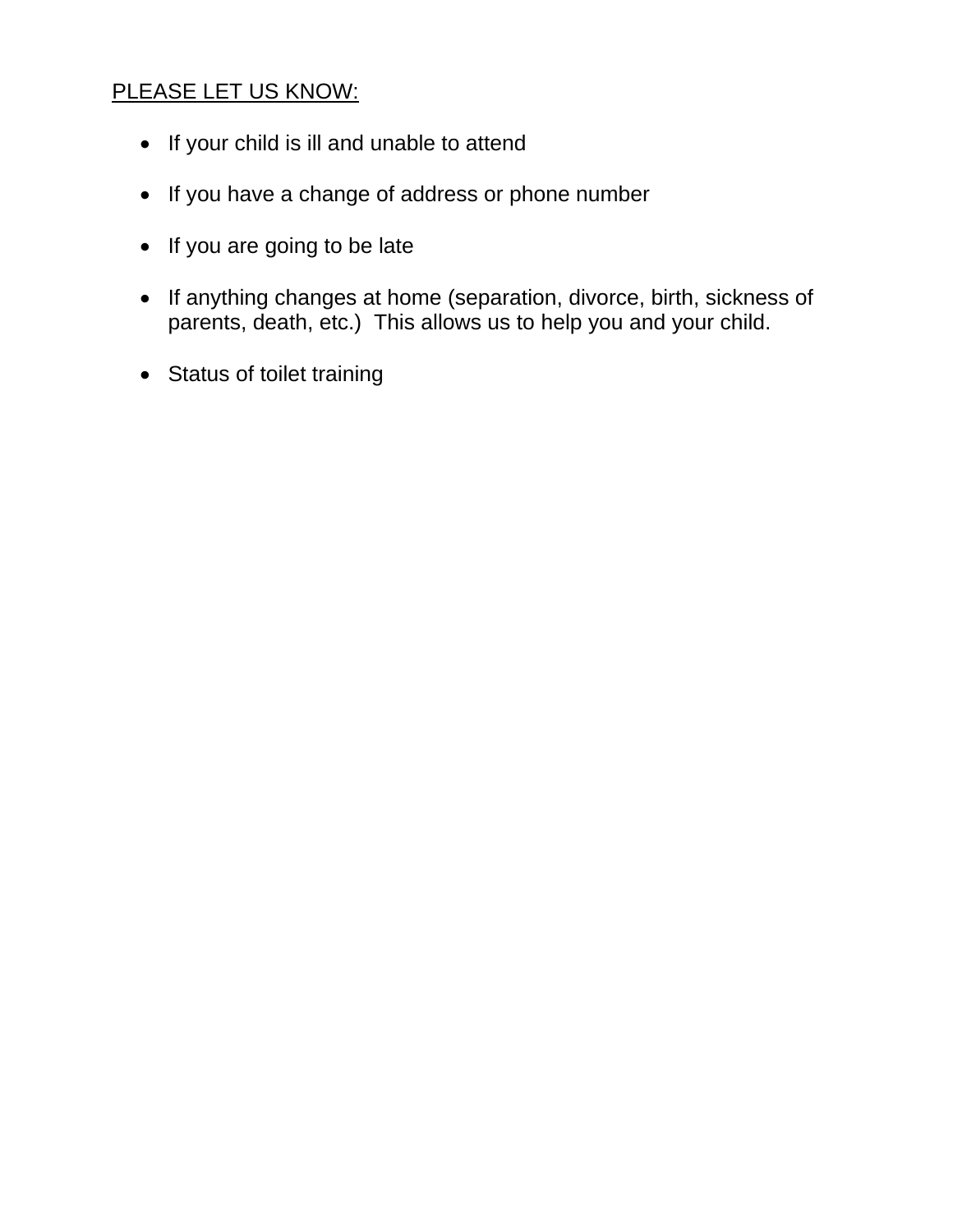# IT LOOKS LIKE PLAY BUT WE ARE LEARNING…

- …to work and play together
- …to respect the rights of others
- …to listen as well as speak
- …to express ourselves creatively
- …grow from dependence to independence
- …to listen to directions and to follow them
- …to develop good working habits
- …to finish what we start
- …to clean up after work time
- …to participate in group activities
- …to enjoy using a variety of materials
- …to share toys, equipment and experiences
- …to dramatize stories and experiences
- …to develop an interest in books
- …to develop an interest in the world around us
- …to improve muscular coordination
- …to learn to focus on tasks for longer periods of time
- …to develop new interests and extend old ones
- …to understand new words and symbols and be able to use them

…TO BE HAPPY

**Each child is an individual – different from every other child and grows at his own rate.**